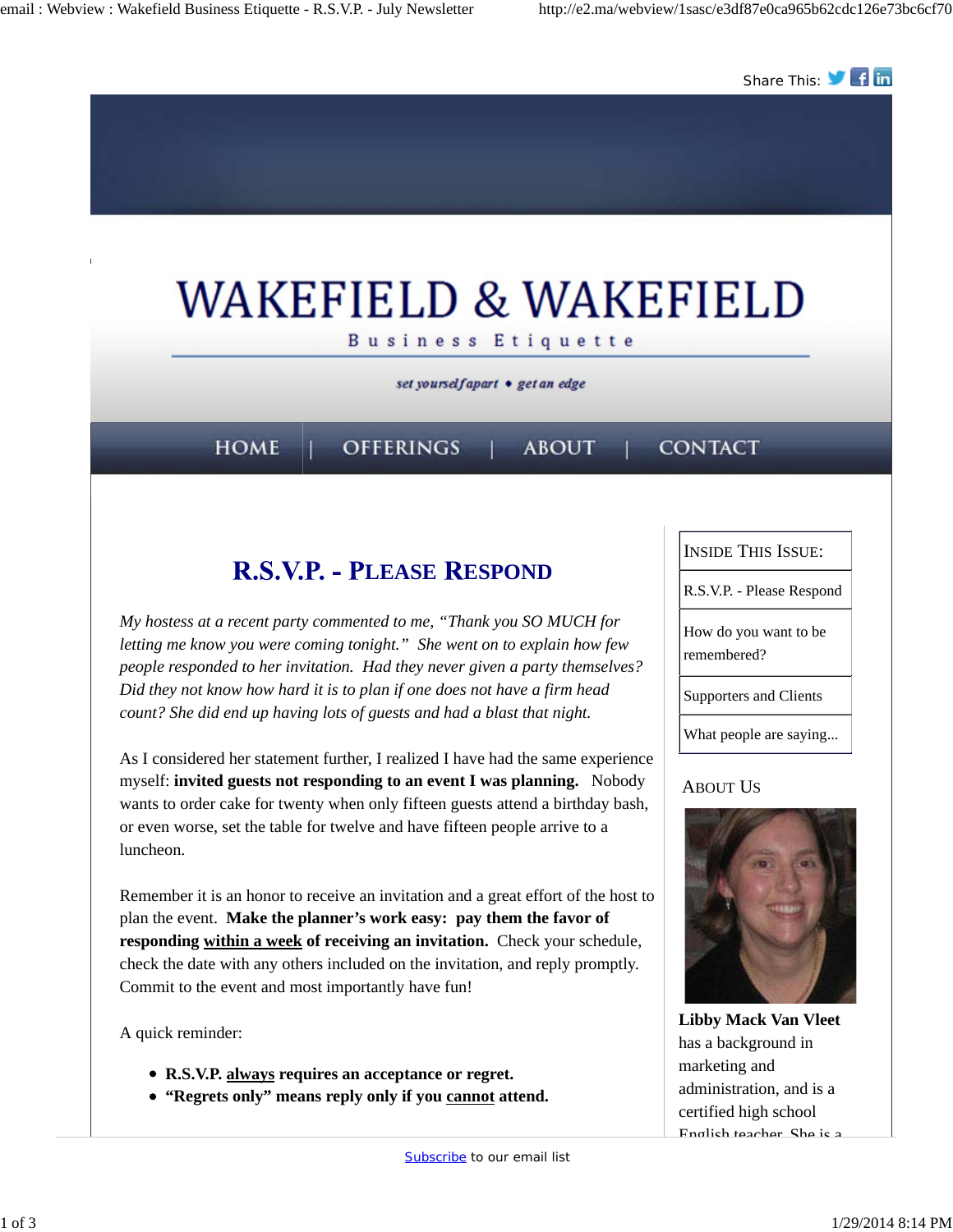Respond to invitations, letting the host know you are eager and excited to attend their event. Set yourself apart, and help hosts and guests alike enjoy gatherings.

#### **YOUR Business Etiquette Topics:**

**Submit your thoughts and questions to libby@wakefieldetiquette.com. Libby will address your ideas in upcoming issues of our newsletter.**

### **OW DO YOU WANT TO BE REMEMBERED**

Libby Van Vleet and her father Wake Mack promote business etiquette. It is a smart and easy way to retain clients. Increase business earnings and sales. It is time to take your employees to the next level.



When you retain the services of Wakefield & Wakefield, be prepared for success as your staff members maximize their potential and exceed expectations.

Set yourself apart to get an edge. People will remember!

*For further information about Wakefield & Wakefield, contact Libby at 503-893-9253 or libby@wakefieldetiquette.com.*

# **UPPORTERS AND LIENTS**

#### *Thanks to all of our fabulous clients and supporters.*

- Arlington Club Speakers Corner Arlington Club
- CB Richard Ellis, Inc. Mike Wells, Managing Director
- Isler Northwest LLC Tania Gitch, C.P.A.
- National Charity League, Inc. Sarah Allen, Portland Chapter
- Washington Trust Bank Linda Williams, President, Oregon Region

# **HAT PEOPLE ARE SAYING**

graduate of Colorado College and Chapman University.



**Wake Mack** is a former lawyer, local businessman and financial services development officer. He graduated from Notre Dame, Willamette College of Law, and served in the U.S. Marines Corps.

www.wakefieldetiquette.com 503-893-9253

#### WISE WORDS

"Do not wear your courtesy like a watch, to be taken out now and then when you want to impress people. Be courteous always, wherever you go, with whomever you happen to be."

*– Sister Mary Mercedes*